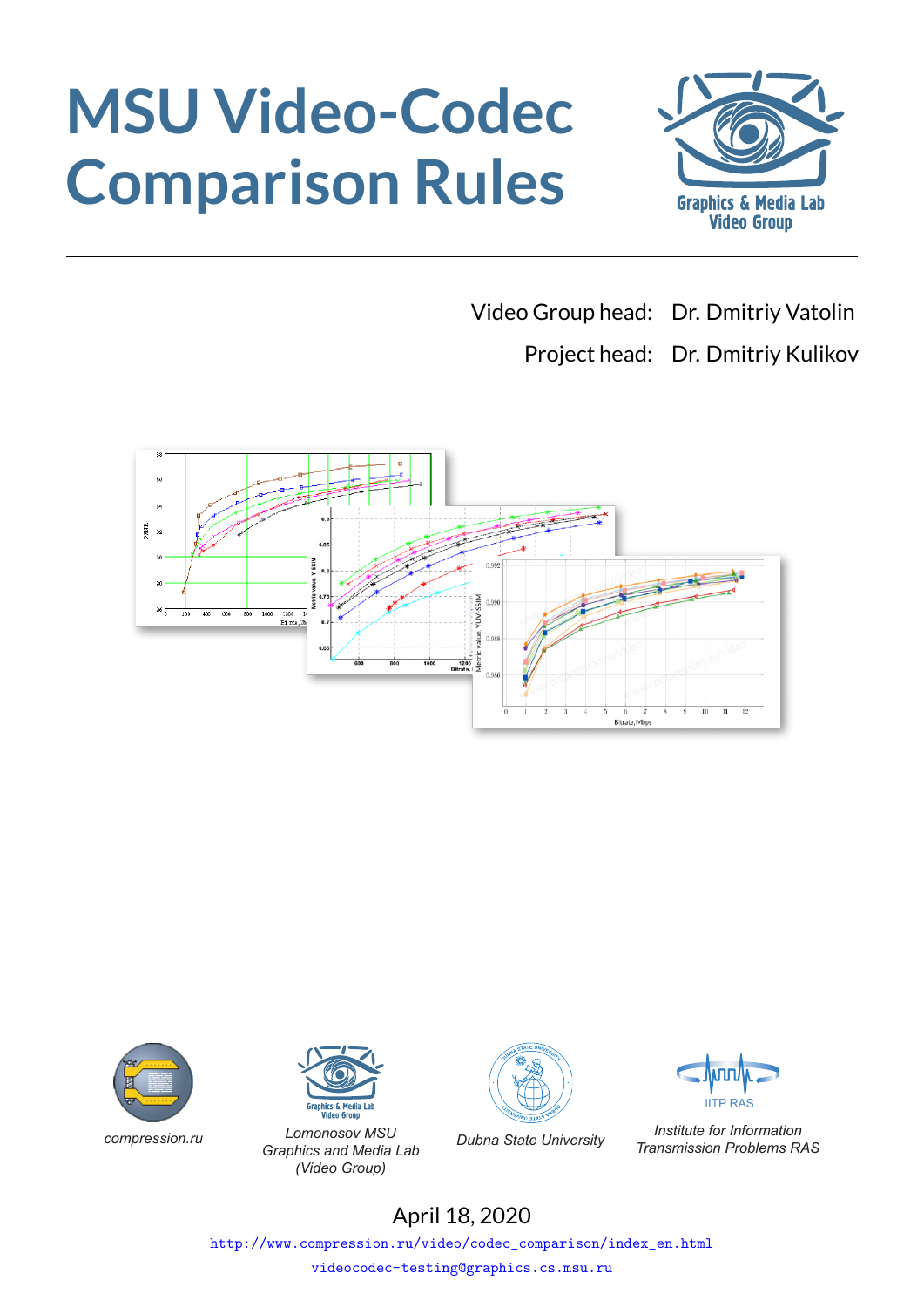# **Contents**

|                | <b>MSU Video-Codec Comparison Rules</b>    |  |
|----------------|--------------------------------------------|--|
|                |                                            |  |
|                |                                            |  |
| $\mathcal{S}$  |                                            |  |
| $\overline{4}$ |                                            |  |
| 5              |                                            |  |
|                | About the Graphics & Media Lab Video Group |  |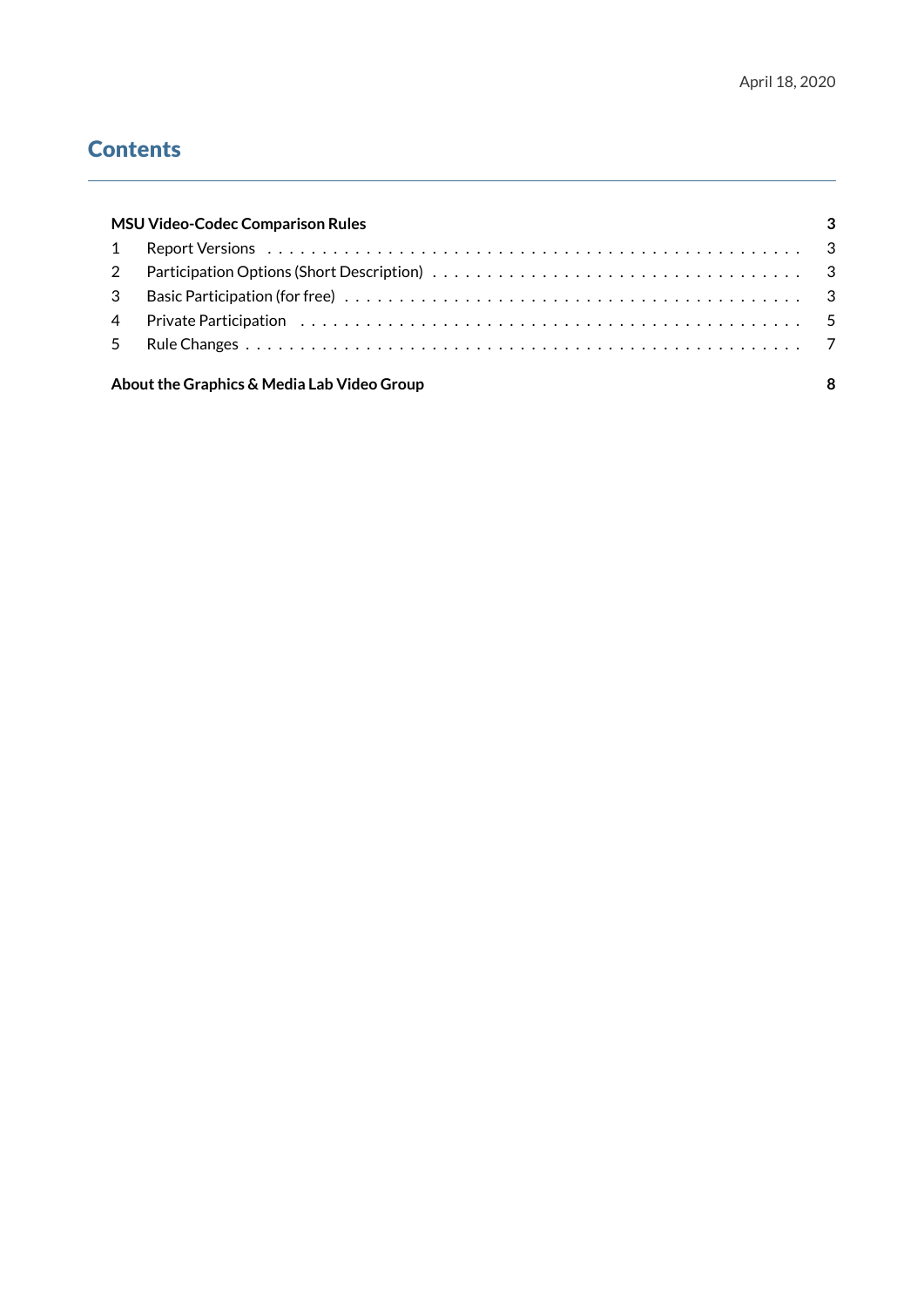# MSU VIDEO-CODEC COMPARISON RULES

<span id="page-2-0"></span>This document represents the rules for participation in annual video codecs comparisons conducted in Lomonosov Moscow State University since 2005. The rules are formulated for the participants in order to equalize their understanding of the process of the comparison. This document contains the main statements which are completed with additional information which may vary from year to year, such as a list of contests and reports, speed limitation for encoding use cases, etc. The additional information is published on http://compression.ru/video/ codec\_comparison/index\_en.html website (see the latest call-for-codecs page).

## 1 [Report Versions](http://compression.ru/video/codec_comparison/index_en.html)

<span id="page-2-1"></span>MSU Video-Codec Comparison report comes in three editions:

- 1.1. **Public free edition**: a short version published on the web (PDF + HTML), containing several graphs (less than 10% of all graphs) and only SSIM-metric results.
- 1.2. **Public paid edition**: full report version with public codecs.
	- 1.2.1. **PDF edition** contains graphs for some videos.
	- 1.2.2. **HTML edition** contains all the graphs (including all metrics) for every public codec.
- 1.3. **Private edition**: similar to the public paid version, except it contains a private codec that is bespoke for each company participating privately. This report is only for internal use by a privately participating company and must include remarks that the report was specially prepared for that company.

## <span id="page-2-4"></span><span id="page-2-2"></span>2 Participation Options (Short Description)

#### 2.1. **Basic participation (for free)**

Basic participants submit their codecs and required presets. The MSU team determines the minimum speed requirements, launches and analyzes all codecs using a video set that is unknown to the participants, and publishes the results.

#### 2.2. **Private participation**

Private participants must pay a fee. Each one submits a codec and the required presets; the MSU team then determines the minimum speed requirements, and launches and analyzes all codecs on a video set that is unknown to the participants. Before publication, the team issues the results to the private participants, allowing them to review their codec along with codecs from basic participants. Each private participant then decides whether to permit publication of the results for their codec (in part or in whole) in public reports.

## <span id="page-2-3"></span>3 Basic Participation (for free)

3.1. Basic participants must submit their codec/presets under the rules for the basic option.

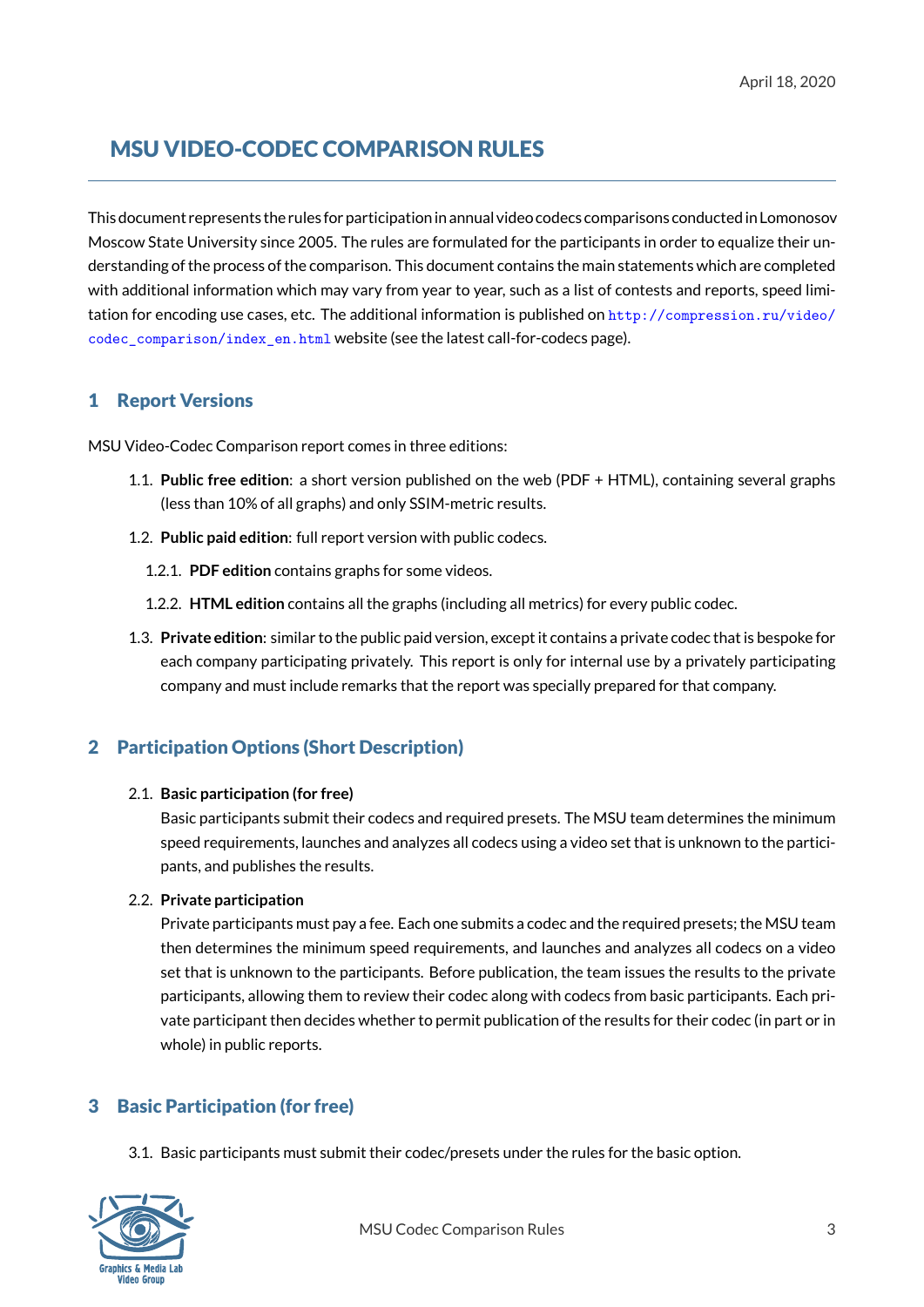- 3.2. When submitting a codec binary, each participant must choose the publications in which to appear:
	- 3.2.1. **Main (FullHD) report**: participants must submit an encoding preset for each use case. (Participation in any or all use cases is permitted.)
	- 3.2.2. **Subjective report**: participants may submit another encoding preset and codec binary.
	- 3.2.3. **4K report**: participants may submit another encoding preset and codec binary.
	- 3.2.4. Depending on a year, additional use cases may be analysed (e.g. high-quality encoding (0.005 fps), hardware-accelerated, high-speed (60 fps), etc. Check call-for-codecs page for the relevant use cases.
- 3.3. Participants should submit their codecs and presets as soon as possible so they have time to provide any necessary clarifications or to speed up their presets before the end of the submission period. After **the preset-submission period ends, no binary/preset changes are accepted.**
- <span id="page-3-0"></span>3.4. Participants may not remove their codec (preset) results from the report once the comparison has begun.
	- 3.4.1. Cases involving removal of results for a codec or preset that suffers major technical problems in more than 50% of the test video sequences (force majeure) are discussed and paid individually. *Note*: Technical problems take the following form: inability to encode some videos, generation of an incorrect bitstream, error/exception in the codec during the encoding process and so on.
- 3.5. Codecs are launched and quality measurements of encoded videos are performed during the time frame specified on the call-for-codecs page.
	- 3.5.1. In certain unpredictable cases (codec failure, etc.), the participant may receive a letter describing the situation (bug report).
- 3.6. Each public participant will receive a draft of the report (plots in PDF or HTML) containing results for all public participants, with a link to the original videos. They can thus check the results for their codec. If these results fail to match the report results, the participant must notify the MSU team, which will address the problem individually.

*Note*: The final report may include results for other participants (i.e., codec results for private participants that decided to make them public).

3.7. Participants will have an opportunity to submit comments about the draft report; the MSU team will check them and include them in the final report.

*Note*: If any errors made by the MSU team become apparent (for example, codec settings that differ from what the participant specified), the codec/preset will be remeasured to try to eliminate them.

- 3.7.1. If the MSU team receives no response from the participant within one week, it will consider the results verified.
- 3.8. After receiving confirmation (and comments, if applicable) from all participants, public participants will each receive the final version of the report.
- 3.9. Comparison participants may:
	- 3.9.1. Get the original test videos after the comparison to verify the results.

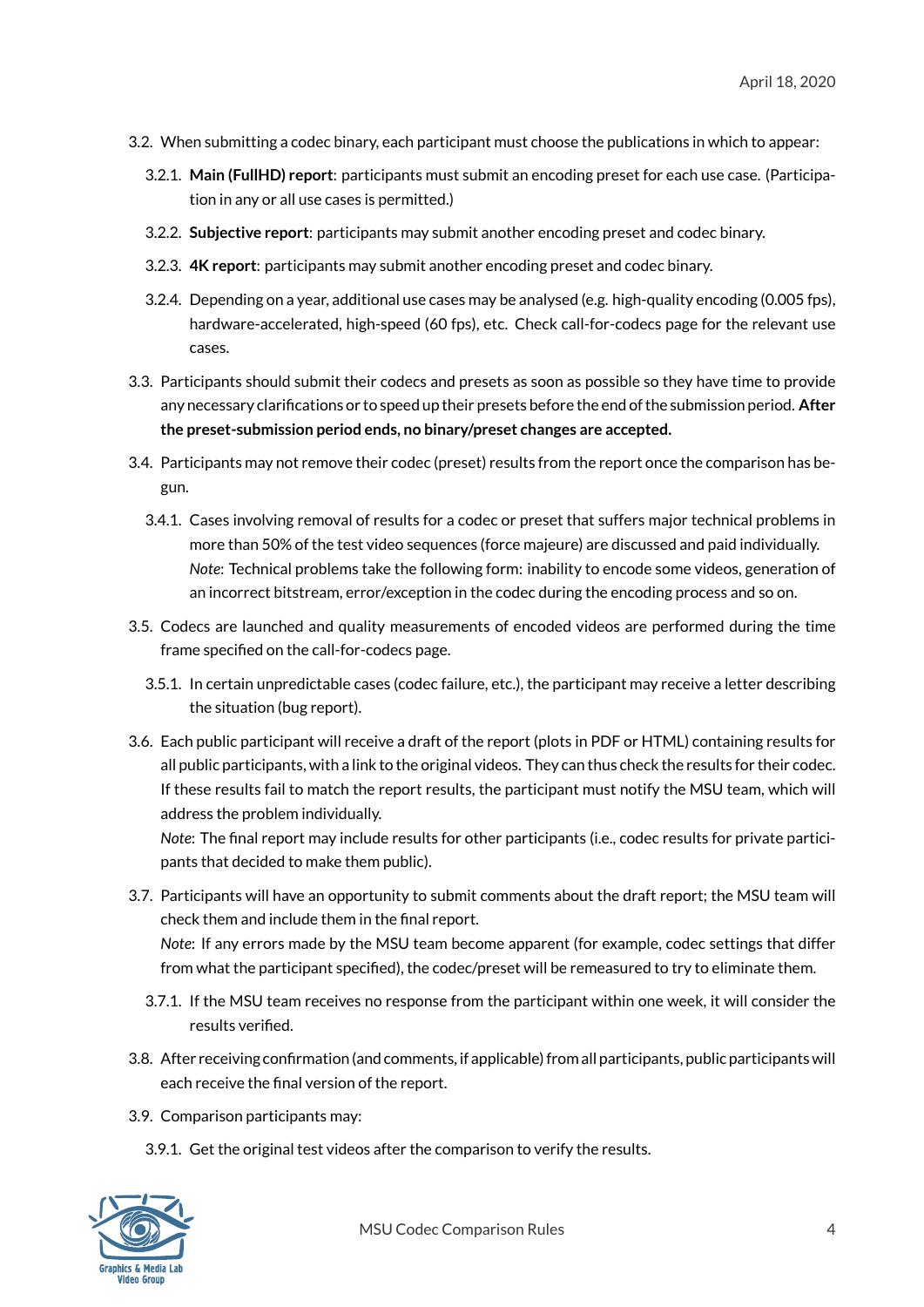- 3.9.2. Get video streams encoded using their codec.
- 3.9.3. Get video streams encoded using open-source codecs.
- 3.9.4. Get the encoding parameters for all public participants.
- 3.10. All participants (as well as those who bought the full report) have the unlimited right to republish the report, including source graphs (without changing them, such as by removing some bars from an overall bar chart), as long as they provide a link to the MSU Codec Comparison Project site.
- 3.11. Participants may not:
	- 3.11.1. Get videos used for testing until after the comparison (i.e., once the draft report is issued).
	- 3.11.2. Replace presets or codec during testing.
	- 3.11.3. Discover the identity of private participants.
	- 3.11.4. Receive detailed data (e.g., encoded streams) for other participants, except open-source codecs.
	- 3.11.5. Withdraw their codec or preset once the comparison has begun, except in force majeure cases (see 3.4.1.).

## 4 Private [Partic](#page-3-0)ipation

<span id="page-4-0"></span>There are several options of private participation differ by the number of analysed codecs and presets, additional types of deeper codec analysis (e.g. bitstream analysis), etc. Contact MSU video-codec analysis team getting detailed information for these options. The following rules are general for any kinds of private participation.

- 4.1. Private participants must submit their codec/presets under the rules for the private option.
- 4.2. When submitting a binary, each participant must choose which contests to participate in. Contests accord to the following reports:
	- 4.2.1. **Main (FullHD) report**: participants must submit a preset for each use case. (Participation in any or all use cases is permitted.)
	- 4.2.2. **Subjective report**: participants may submit another preset and codec binary.
	- 4.2.3. **4K report**: participants may submit another preset and codec binary.
	- 4.2.4. Depending on a year, additional use cases may be analysed (e.g. high-quality encoding (0.005 fps), hardware-accelerated, high-speed (60 fps), etc. Check call-for-codecs page for the relevant use cases.
- 4.3. The fee depends on the number of use cases and comparison parts that the participant elects to compete in, as well as on the number of submitted codecs/binaries. Fees are discussed individually.
- 4.4. Private participants must make 100% prepayment.
- 4.5. Codecs are launched and quality measurements of encoded videos are performed during the time frame specified on the call-for-codecs page.

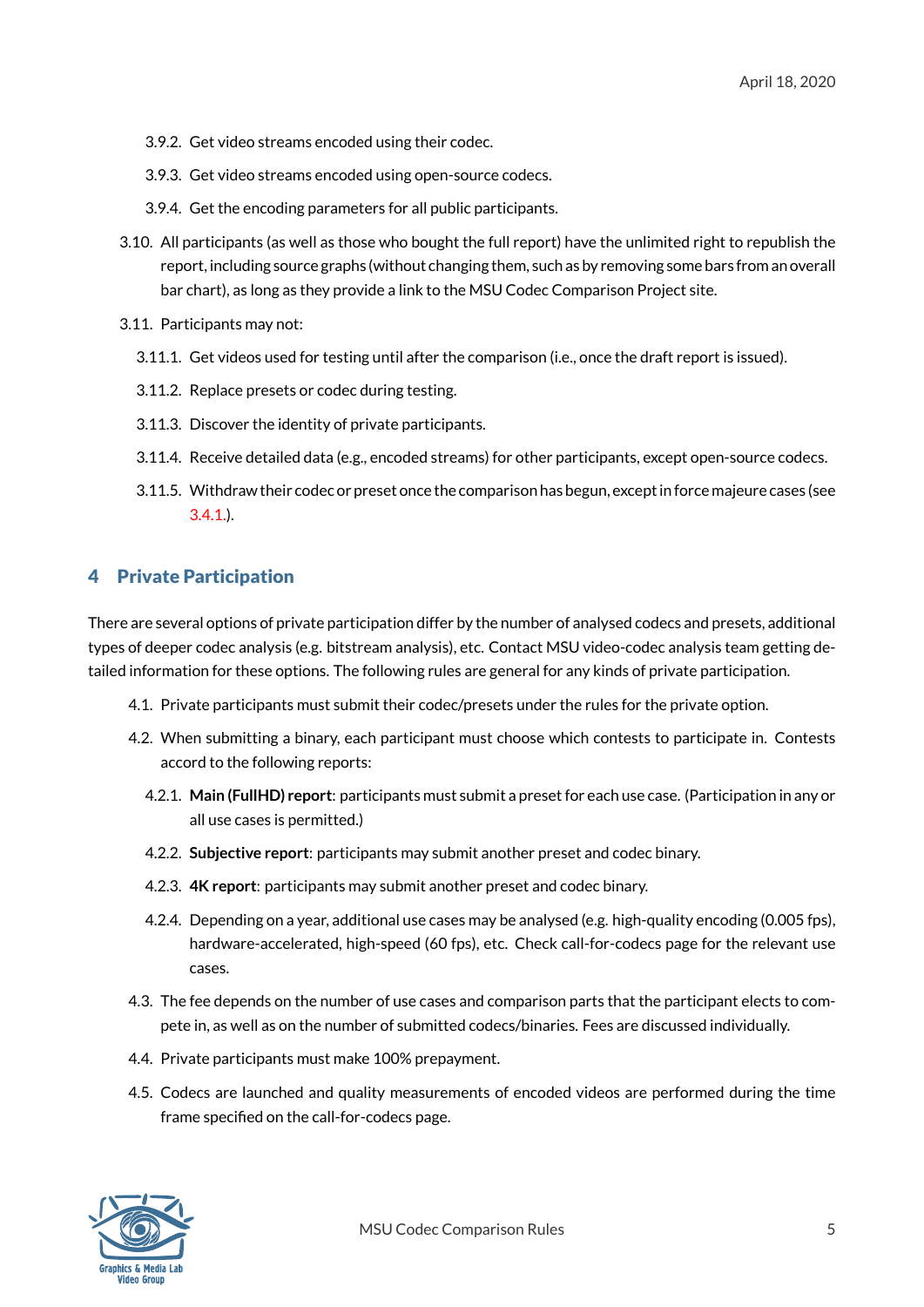- 4.5.1. In certain unpredictable cases (e.g., codec failure), the participant will receive a letter describing the situation (bug report).
- 4.6. After all measurements are taken, each participant will receive a draft HTML report with graphs including that participant's codec results and the results for all *public* participants (the results of other private participants are withheld).
- 4.7. On the basis of the issued draft report, private participants must each decide whether to publish their respective codec results.
	- 4.7.1. Private participants may formulate publishing conditions to suit their aims; for example, "I agree to publication of my results only if my codec is among the top three for all participants" or "I agree to publication of my results only if my codec is in first place among all participants." (In some situations, a tie may mean multiple codecs share the same place.) The formulated conditions must receive approval from the comparison organizers no later than one month before the draft report is issued.
	- 4.7.2. Participant results may be published only in the part of the reports and for the use cases that the participant selects (subjective, 4K, etc.).
	- 4.7.3. Other private participants may make decisions on the basis of similar reports for their codec.
	- 4.7.4. The participant must make a decision within a week of the draft being issued; if the MSU team receives no response, that participant's codec results will remain private and will not appear in the report.
		- 4.7.4.1. If the codec remains private, the MSU team will send a private report to the participant (see 1.3.—report type)
- 4.8. Comparison participants may:
	- 4.8.1. Get [the](#page-2-4) original test videos after the comparison to verify the results.
	- 4.8.2. Get video streams encoded using their codec.
	- 4.8.3. Get video streams encoded using open-source codecs.
	- 4.8.4. Get the encoding parameters for all public participants.
	- 4.8.5. Use data from private reports under the following conditions:
		- 4.8.5.1. Participants that decide *not* to have their results published are prohibited from republishing the report, in whole or in part. They may only use results internally, and only with the *mandatory* indication of the link to the report's full public edition.
		- 4.8.5.2. When the report results are used externally (e.g., for customers or investors), the participant must credit MSU and note that the report is private and intended especially for that participant.
- 4.9. Private participants are under the same general limitations as basic participants. Namely, they may not:
	- 4.9.1. Get the videos used for testing until after the comparison (i.e., when the draft report is issued).

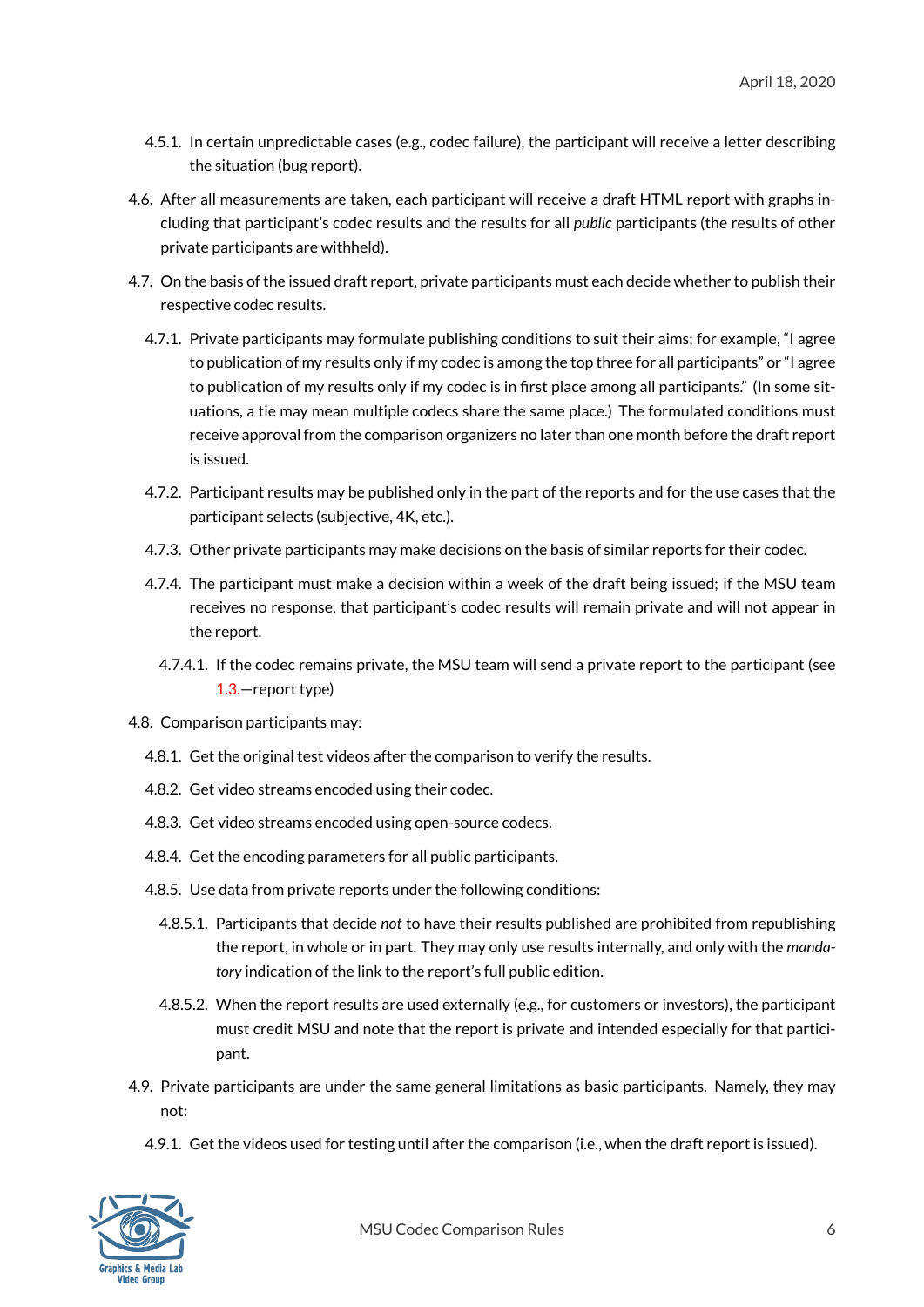- 4.9.2. Replace the presets or codec during testing.
- 4.9.3. Find out which participants are involved privately.
- 4.9.4. Receive detailed data (e.g., encoded streams) for other participants, except open-source codecs.
- 4.9.5. Withdraw a codec or preset if the respective participant decided to include the results in the public report.

### 5 Rule Changes

5.1. To maintain fairness during the comparison, the MSU team may make rule changes that apply to all participants. If any loopholes become apparent, the MSU team can make the necessary changes to close them.